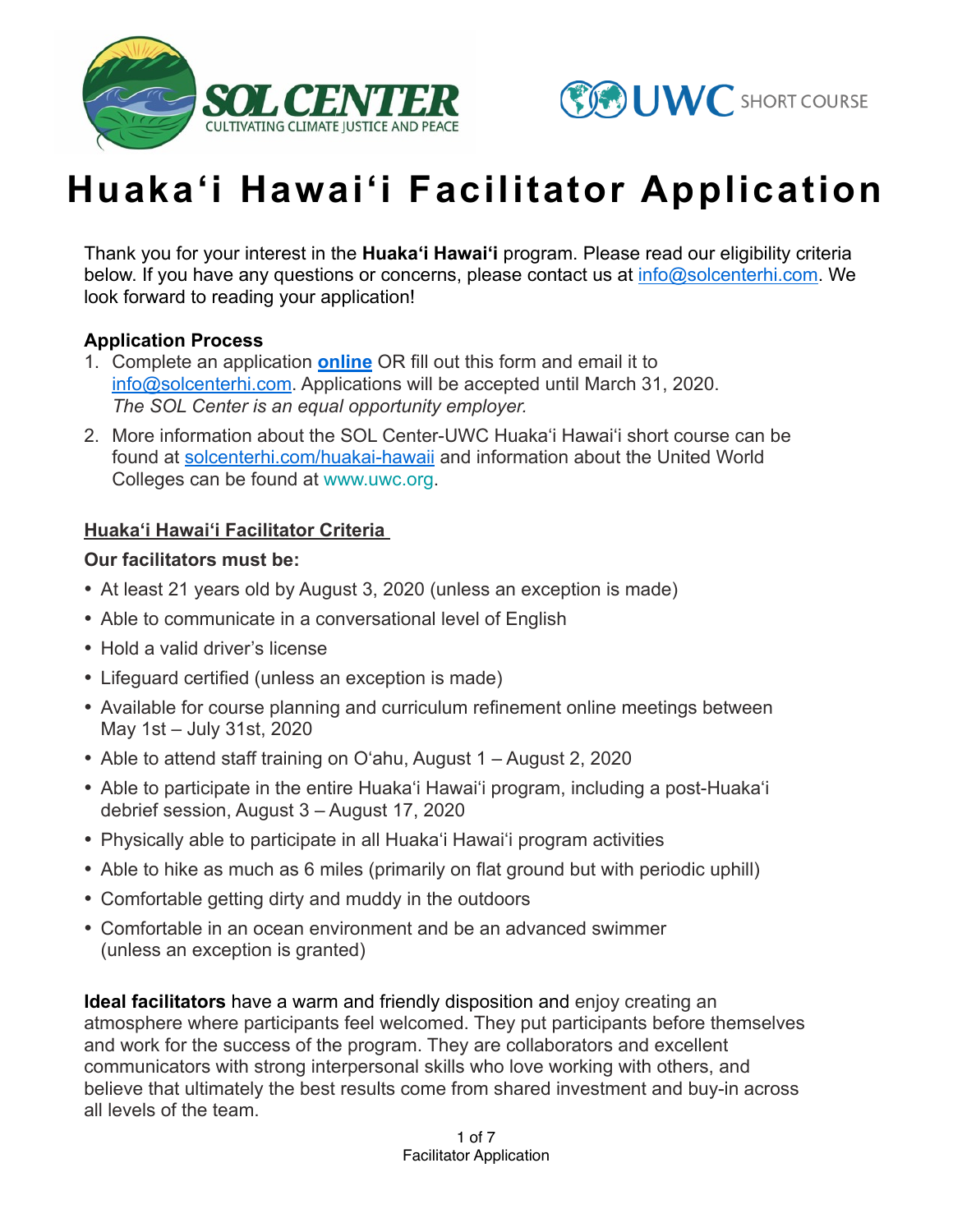# **We expect our Facilitators to:**

- Embrace the SOL Center-UWC course values.
- Be passionate about sustainability and helping others develop their knowledge and leadership skills.
- Enjoy coaching and motivating young people.
- Be excited to become a positive and memorable part of the participant's experience.
- Have some experience with planning and developing activities for youth.
- Have some experience in risk management and experiential education.
- Be well organized and on top of the program logistics.
- Demonstrate reliability including completing tasks on-time, strictly adhering to deadlines and following up in a timely manner.
- Be available to participants at all times, conscious of group members' individual needs while keeping the needs of the group as primary focus.
- Be open to constructive feedback
- Be flexible, adaptable, and dependable
- Stay calm under high stress pressure situations.

# **Facilitator Responsibilities include:**

- Supporting the directors and instructors
- Participating in all activities (unless an exception is made)
- Assisting with all logistical tasks. This includes re-confirming details, keeping track of participants, exercising good time management, and making sure that the program is being delivered at a high level of quality.
- Supporting participants' social and health well-being via integrating oneself in the residential life, educational experiences, all meals and sleeping in the cabins with the participants.
- Providing a positive learning environment and maintaining professional boundaries
- Facilitating and modeling positive, non-violent communication skills
- Facilitating meaningful discussions and debriefs
- Helping to effectively present information and responding to questions from participants
- Leading and inspiring participants to achieve their goals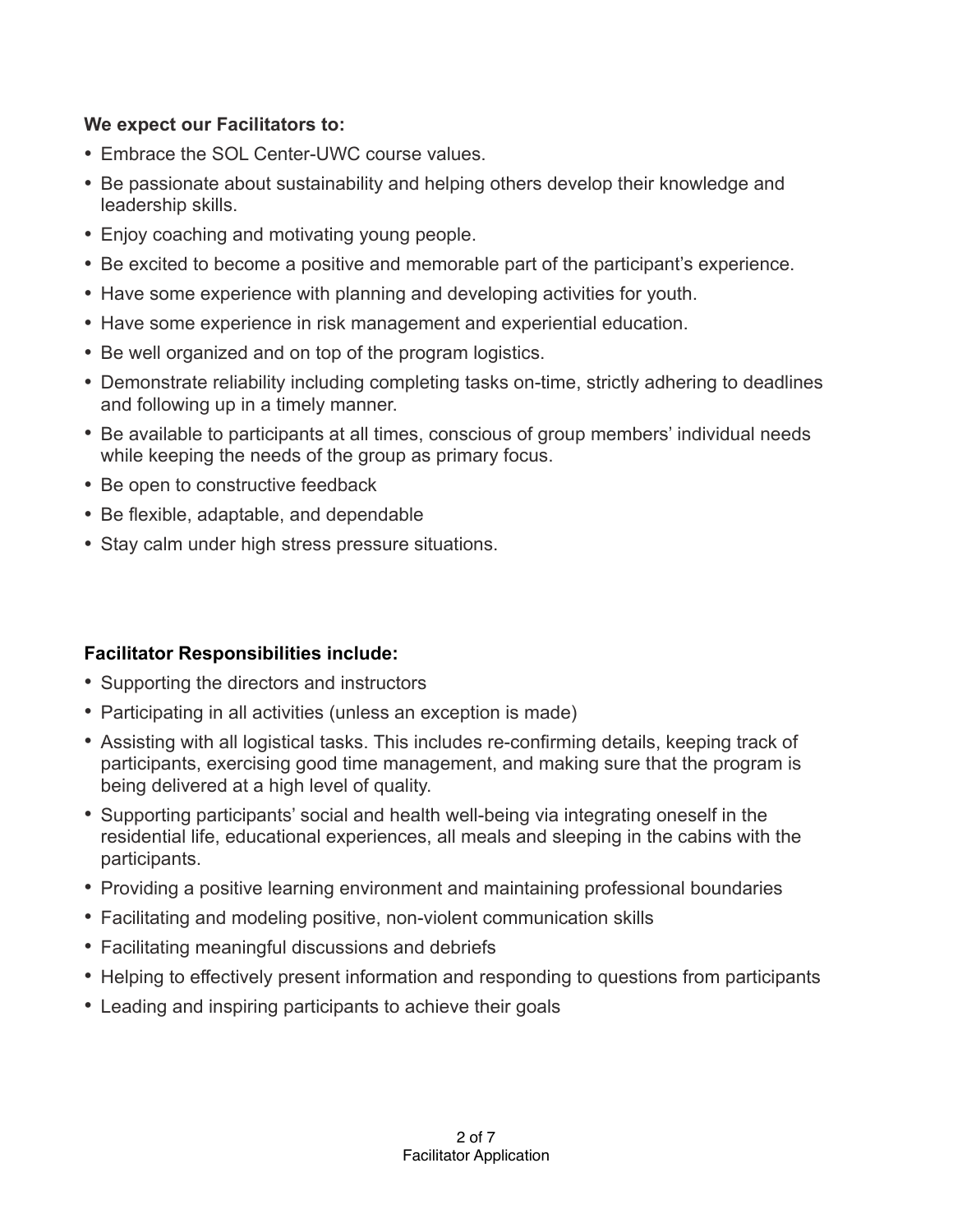### **Program Details**

#### **Contract Length:**

- Online Meetings and Communications: May 1 July 31
- On-Site: August 1 August 17

# **Compensation / Covered Expenses:**

- Room and board August 1 -17
- Plus  $$125/day \times 17 = $2,125$

**Location: O'ahu, Hawai'i**

# **Apply Here**

| □ Male □ Third gender non-binary Self describe: ______________<br>5. Gender: $\Box$ Female<br>6. Preferred pronouns: $\Box$ she / her / hers $\Box$ he / him / his $\Box$ they / them / theirs<br>9. Current home address<br>10. Mailing address (if different from home address)<br><b>Street Number</b><br>City, State, Country, Postal Code<br><u> 1989 - Johann Stein, mars et al. (</u><br><u> 1989 - Johann Harry Harry Harry Harry Harry Harry Harry Harry Harry Harry Harry Harry Harry Harry Harry Harry Harry Harry Harry Harry Harry Harry Harry Harry Harry Harry Harry Harry Harry Harry Harry Harry Harry Harry Ha</u><br>Languages |  |  |
|---------------------------------------------------------------------------------------------------------------------------------------------------------------------------------------------------------------------------------------------------------------------------------------------------------------------------------------------------------------------------------------------------------------------------------------------------------------------------------------------------------------------------------------------------------------------------------------------------------------------------------------------------|--|--|
|                                                                                                                                                                                                                                                                                                                                                                                                                                                                                                                                                                                                                                                   |  |  |
|                                                                                                                                                                                                                                                                                                                                                                                                                                                                                                                                                                                                                                                   |  |  |
|                                                                                                                                                                                                                                                                                                                                                                                                                                                                                                                                                                                                                                                   |  |  |
|                                                                                                                                                                                                                                                                                                                                                                                                                                                                                                                                                                                                                                                   |  |  |
|                                                                                                                                                                                                                                                                                                                                                                                                                                                                                                                                                                                                                                                   |  |  |
|                                                                                                                                                                                                                                                                                                                                                                                                                                                                                                                                                                                                                                                   |  |  |
| (describe level of proficiency: basic, conversational, or fluent)                                                                                                                                                                                                                                                                                                                                                                                                                                                                                                                                                                                 |  |  |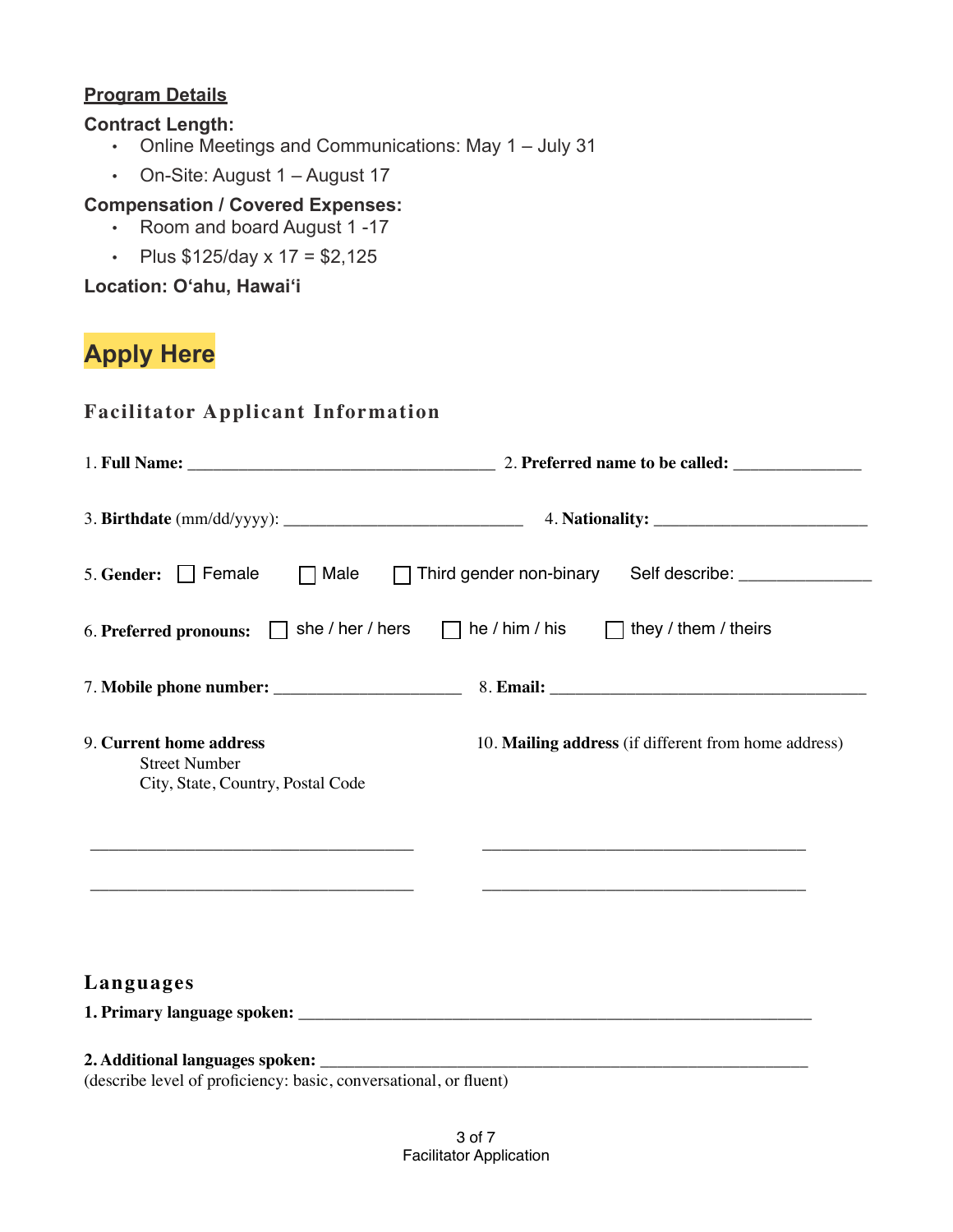| 1. Have you participated in or facilitated any camps or courses in the past?<br>$\vert$   yes<br>no<br>• If "yes," please state when, where, and your role.<br>2. Have you travelled outside your country alone before? $\Box$ yes<br>no<br>3. Have you applied to and been accepted to any UWC program as either a participant or a facilitator?<br>(school, short course, or summer program)<br>yes<br>no<br>• If "yes," please state which UWC program, when, and whether you were participant or facilitator.<br>4. Have you applied, or do you plan to apply, for any other UWC program in 2020?<br>yes<br>no<br>• If you answered "yes," please state which UWC program and when:<br>5. Do you consider yourself to be reasonably physically fit? $\Box$ yes<br>no<br>6. Do you have any medical condition or disability which may hinder<br>your ability to fully facilitate any aspects of the program or its activities?<br>yes<br>no<br>• If you answered "yes," please provide details of your disability or medical condition.<br><b>References</b><br>Please submit two letters of reference. A reference should be an adult other than a relative who can<br>speak to your involvement in your community, your interests, your experience working with youth, and<br>your character in general.<br><b>Academic reference</b><br>Coach/mentor/employer/etc reference | <b>Course-Related Information</b> |
|-----------------------------------------------------------------------------------------------------------------------------------------------------------------------------------------------------------------------------------------------------------------------------------------------------------------------------------------------------------------------------------------------------------------------------------------------------------------------------------------------------------------------------------------------------------------------------------------------------------------------------------------------------------------------------------------------------------------------------------------------------------------------------------------------------------------------------------------------------------------------------------------------------------------------------------------------------------------------------------------------------------------------------------------------------------------------------------------------------------------------------------------------------------------------------------------------------------------------------------------------------------------------------------------------------------------------------------------------------------------------------------|-----------------------------------|
|                                                                                                                                                                                                                                                                                                                                                                                                                                                                                                                                                                                                                                                                                                                                                                                                                                                                                                                                                                                                                                                                                                                                                                                                                                                                                                                                                                                   |                                   |
|                                                                                                                                                                                                                                                                                                                                                                                                                                                                                                                                                                                                                                                                                                                                                                                                                                                                                                                                                                                                                                                                                                                                                                                                                                                                                                                                                                                   |                                   |
|                                                                                                                                                                                                                                                                                                                                                                                                                                                                                                                                                                                                                                                                                                                                                                                                                                                                                                                                                                                                                                                                                                                                                                                                                                                                                                                                                                                   |                                   |
|                                                                                                                                                                                                                                                                                                                                                                                                                                                                                                                                                                                                                                                                                                                                                                                                                                                                                                                                                                                                                                                                                                                                                                                                                                                                                                                                                                                   |                                   |
|                                                                                                                                                                                                                                                                                                                                                                                                                                                                                                                                                                                                                                                                                                                                                                                                                                                                                                                                                                                                                                                                                                                                                                                                                                                                                                                                                                                   |                                   |
|                                                                                                                                                                                                                                                                                                                                                                                                                                                                                                                                                                                                                                                                                                                                                                                                                                                                                                                                                                                                                                                                                                                                                                                                                                                                                                                                                                                   |                                   |
|                                                                                                                                                                                                                                                                                                                                                                                                                                                                                                                                                                                                                                                                                                                                                                                                                                                                                                                                                                                                                                                                                                                                                                                                                                                                                                                                                                                   |                                   |
|                                                                                                                                                                                                                                                                                                                                                                                                                                                                                                                                                                                                                                                                                                                                                                                                                                                                                                                                                                                                                                                                                                                                                                                                                                                                                                                                                                                   |                                   |
|                                                                                                                                                                                                                                                                                                                                                                                                                                                                                                                                                                                                                                                                                                                                                                                                                                                                                                                                                                                                                                                                                                                                                                                                                                                                                                                                                                                   |                                   |
|                                                                                                                                                                                                                                                                                                                                                                                                                                                                                                                                                                                                                                                                                                                                                                                                                                                                                                                                                                                                                                                                                                                                                                                                                                                                                                                                                                                   |                                   |
|                                                                                                                                                                                                                                                                                                                                                                                                                                                                                                                                                                                                                                                                                                                                                                                                                                                                                                                                                                                                                                                                                                                                                                                                                                                                                                                                                                                   |                                   |
|                                                                                                                                                                                                                                                                                                                                                                                                                                                                                                                                                                                                                                                                                                                                                                                                                                                                                                                                                                                                                                                                                                                                                                                                                                                                                                                                                                                   |                                   |
|                                                                                                                                                                                                                                                                                                                                                                                                                                                                                                                                                                                                                                                                                                                                                                                                                                                                                                                                                                                                                                                                                                                                                                                                                                                                                                                                                                                   |                                   |
|                                                                                                                                                                                                                                                                                                                                                                                                                                                                                                                                                                                                                                                                                                                                                                                                                                                                                                                                                                                                                                                                                                                                                                                                                                                                                                                                                                                   |                                   |
|                                                                                                                                                                                                                                                                                                                                                                                                                                                                                                                                                                                                                                                                                                                                                                                                                                                                                                                                                                                                                                                                                                                                                                                                                                                                                                                                                                                   |                                   |

| <b>Phone</b><br>ne number:<br>-- |  |
|----------------------------------|--|
|                                  |  |

4 of 7 Facilitator Application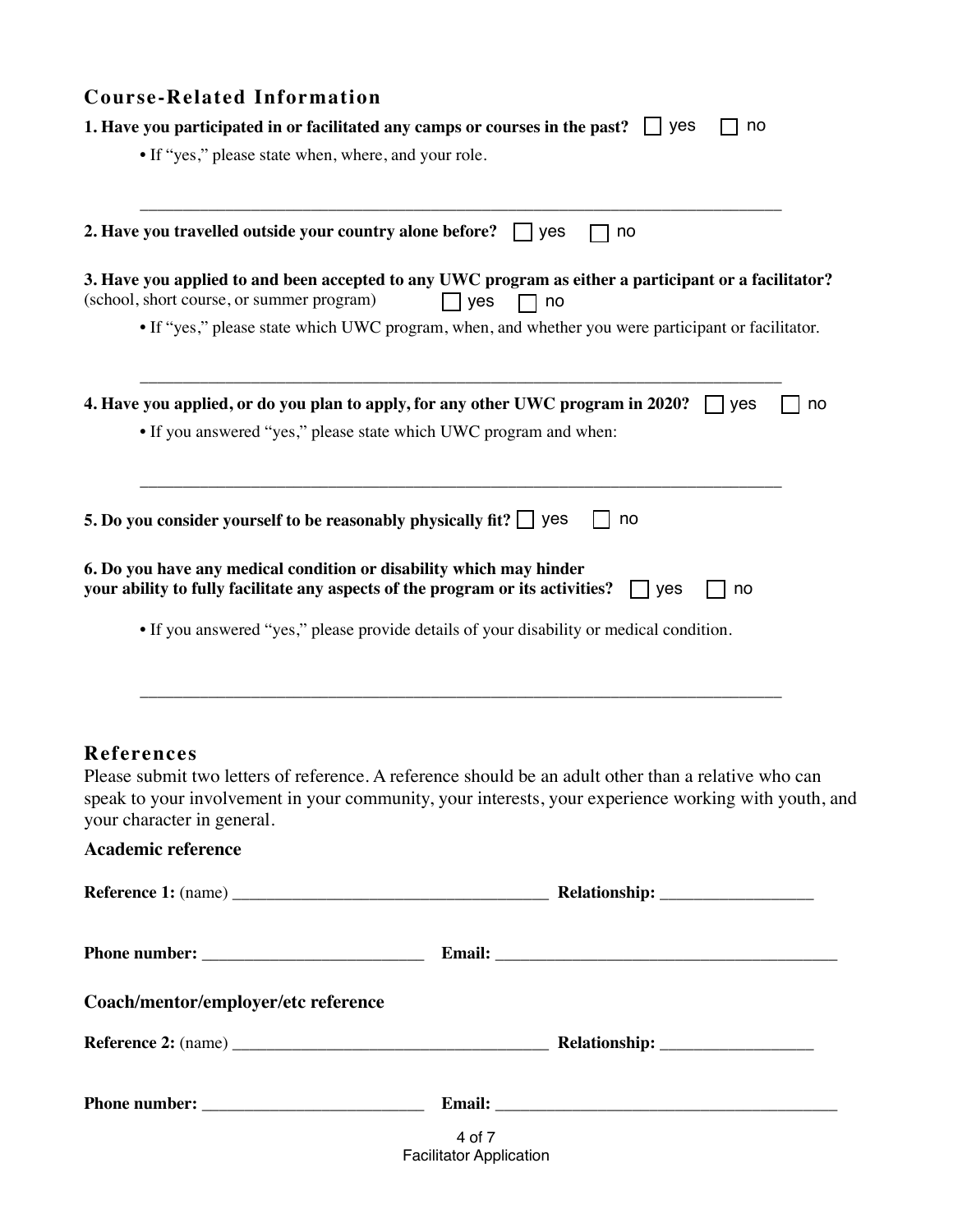**Long-Form Questions** (300 words max. for all responses)

1. **Why do you want to become a SOL-UWC short course facilitator?**

2. **What about this course in particular excites you?**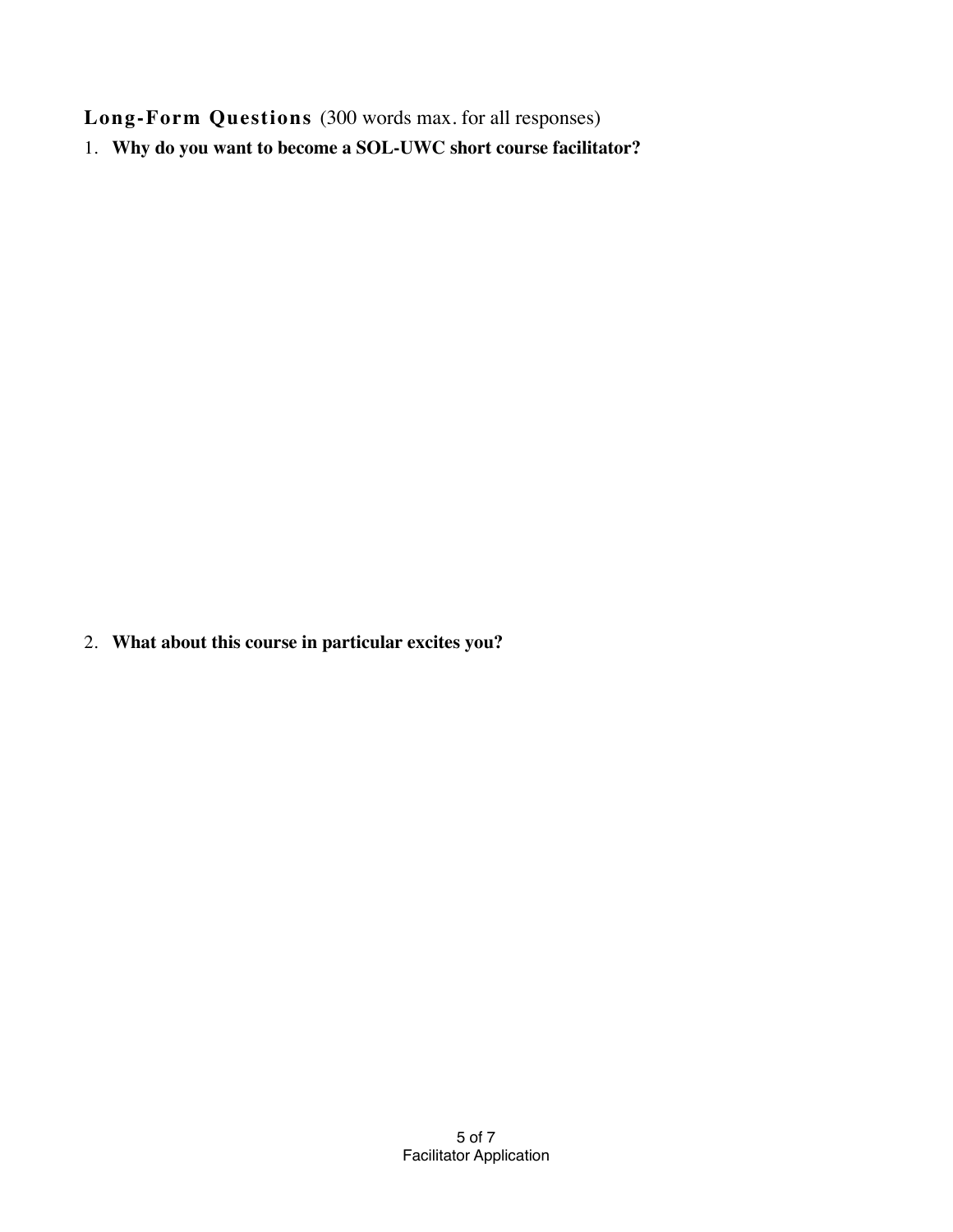3. **Please provide a detailed explanation of your experience with the subject matter of the course.**

4. **What is your experience working with youth?**